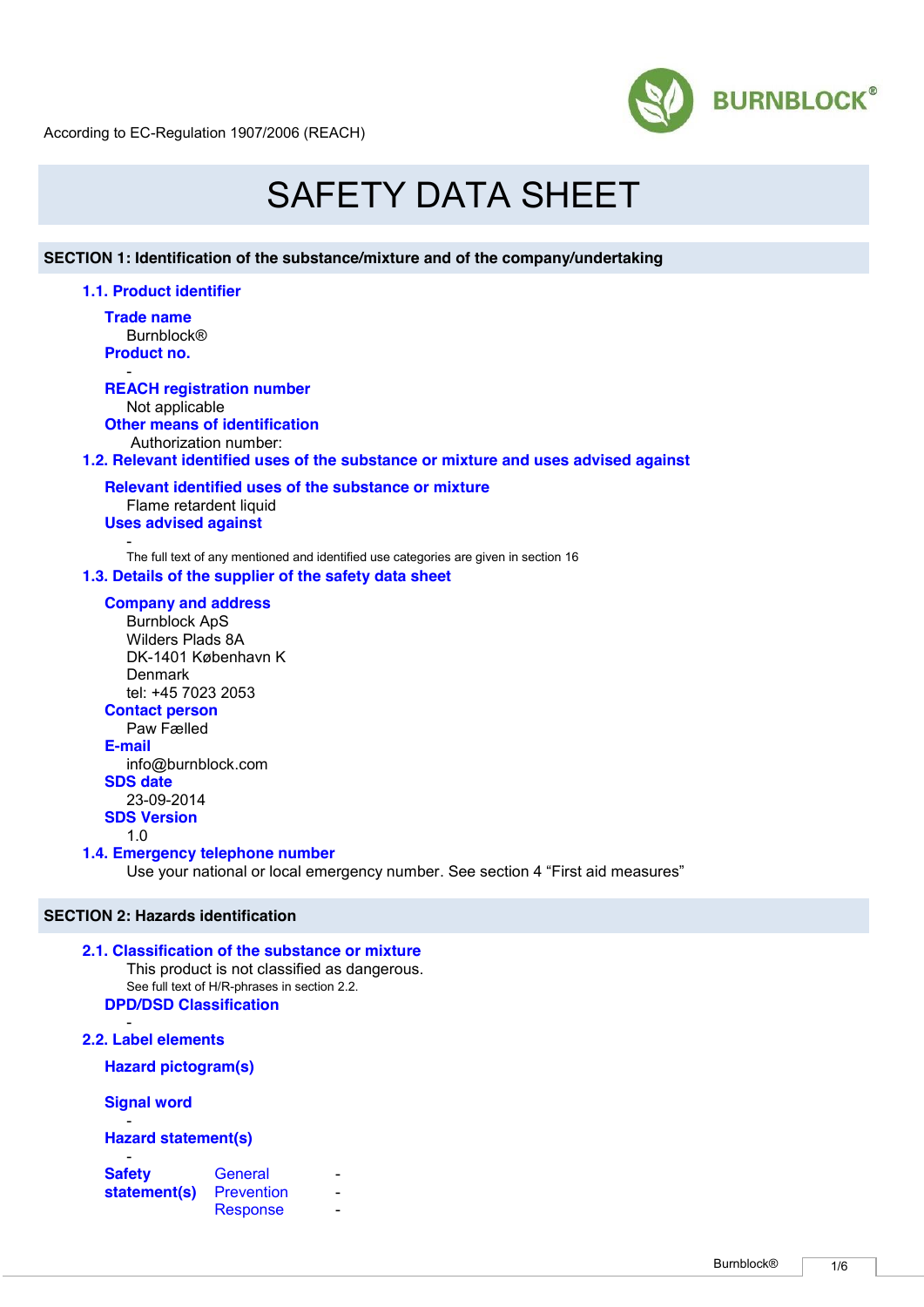

**Storage Disposal** 

# **Identity of the substances primarily responsible for the major health hazards**

#### - **2.3. Other hazards**

### **Additional labelling**

Safety data sheet available on request. (EUH210) **Additional warnings**

- **VOC** -

### **SECTION 3: Composition/information on ingredients**

# **3.1/3.2. Substances**

| NAMF <sup>.</sup>           | sodium benzoate                   |
|-----------------------------|-----------------------------------|
| <b>IDENTIFICATION NOS.:</b> | CAS-no: 532-32-1 EC-no: 208-534-8 |
| CONTENT <sup>.</sup>        | $1 - 5%$                          |
| <b>DSD CLASSIFICATION:</b>  | Xi:R36                            |
| CLP CLASSIFICATION:         | Eye Irrit. 2                      |
|                             | H319                              |

(\*) See full text of H/R-phrases in chapter 16. Occupational limits are listed in section 8, if these are available.

#### **Other informations**

Substances of very high concern (SVHC) from the Candidate List were not added to Burnblock® i.e. content of SVHC substances < 0.1 %.

### **SECTION 4: First aid measures**

#### **4.1. Description of first aid measures**

#### **General information**

In the case of accident: Contact a doctor or casualty department – take the label or this safety data sheet.Contact a doctor, if in doubt about the injured person's condition or if the symptoms continue. Never give an unconscious person water or similar.

#### **Inhalation**

Get the person into fresh air and stay with them.

### **Skin contact**

Remove contaminated clothing and shoes at once. Skin that has come in contact with the material must be washed thoroughly with water and soap. Skin cleanser can be used. DO NOT use solvents or thinners.

# **Eye contact**

Remove contact lenses. Flush eyes immediately with plenty of water (20-30°C) for at least 15 minutes and continue until irritation stops. Make sure you flush under the upper and lower eyelids. If irritation continues, contact a doctor.

# **Ingestion**

Give the person plenty to drink and stay with the person. If the person feels unwell, contact a doctor immediately and take this safety data sheet or the label from the product with you. Do not induce vomiting unless recommended by the doctor. Hold head facing down so that no vomit runs back into the mouth and throat.

### **Burns**

Rinse with water until the pain stops and continue for 30 minutes.

#### **4.2. Most important symptoms and effects, both acute and delayed**

No special

# **4.3. Indication of any immediate medical attention and special treatment needed**

## No special

**Information to medics**

Bring this safety data sheet.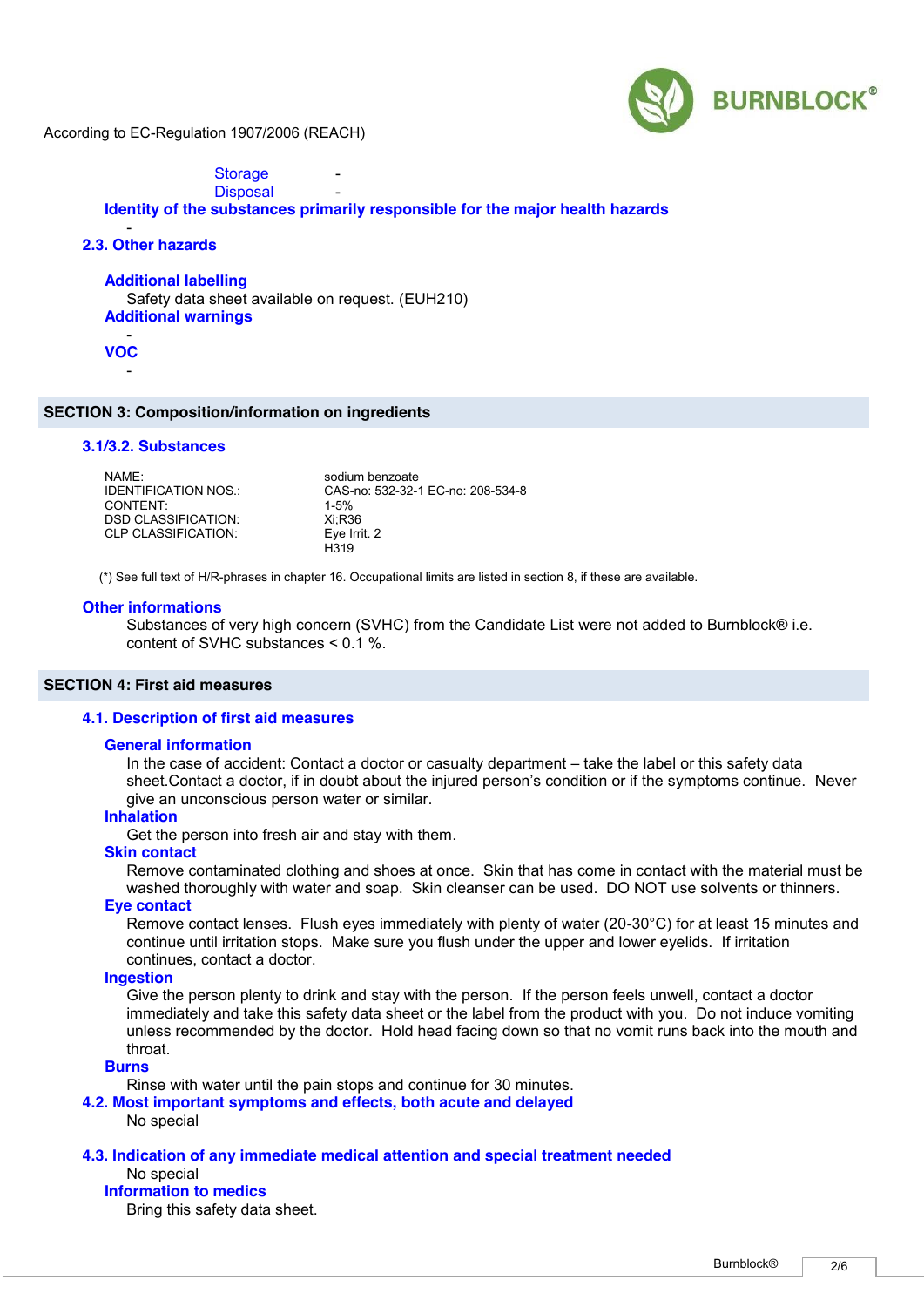

### **SECTION 5: Firefighting measures**

### **5.1. Extinguishing media**

Recommended: alcohol-resistant foam, carbonic acid, powder, water mist. Water jets should not be used, since they can spread the fire.

**5.2. Special hazards arising from the substance or mixture**  No special

### **5.3. Advice for firefighters**

Wear self-contained breathing apparatus and protective clothing to prevent contact.

# **SECTION 6: Accidental release measures**

- **6.1. Personal precautions, protective equipment and emergency procedures**  No specific requirements.
- **6.2. Environmental precautions**  No specific requirements.

### **6.3. Methods and material for containment and cleaning up**

Use sand, sawdust, earth, vermiculite, diatomaceous earth to contain and collect non-combustible absorbent materials and place in container for disposal, according to local regulations. Cleaning should be done as far as possible using normal cleaning agents. Solvents should be avoided.

### **6.4. Reference to other sections**

See section on "Disposal considerations " with regard to the handling of waste. See section on 'Exposure controls/personal protection' for protective measures.

# **SECTION 7: Handling and storage**

### **7.1. Precautions for safe handling**

See section on 'Exposure controls/personal protection' for information on personal protection.

# **7.2. Conditions for safe storage, including any incompatibilities**

Always store in containers of the same material as the original.

# **Storage temperature**

NA

### **7.3. Specific end use(s)**

This product should only be used for applications described in Section 1.2

# **SECTION 8: Exposure controls/personal protection**

# **8.1. Control parameters**

# **OEL**

No data available

**DNEL / PNEC**

# No data available.

# **8.2. Exposure controls**

No control is necessary if the product is used in a normal way.

# **General recommendations**

Smoking, consumption of food or liquid, and storage of tobacco, food or liquid, are not allowed in the workroom.

### **Exposure scenarios**

If there is an appendix to this safety data sheet, the indicated exposure scenarios must be complied. **Exposure limits**

There are no maximum exposure limits for the substances contained in this product.

### **Appropriate technical measures**

Take ordinary precautions when using the product. Avoid inhalation of gas or dust.

### **Hygiene measures**

Whenever you take a break in using this product and when you have finished using it, all exposed areas of the body must be washed. Always wash hands, forearms and face.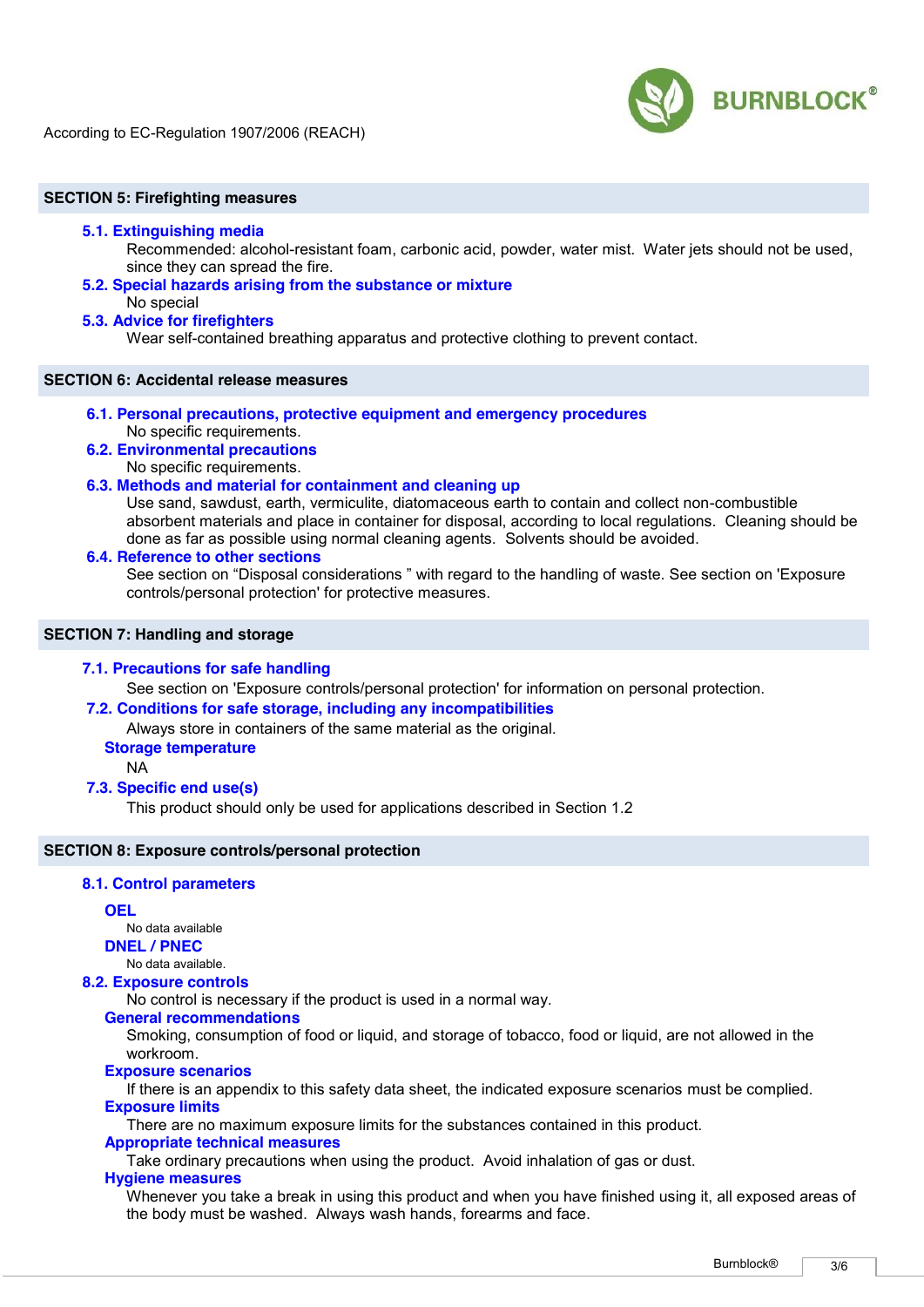

# **Measures to avoid environmental exposure** No specific requirements. **Individual protection measures, such as personal protective equipment**

### - **Generally**

Only CE-marked personal protection equipment should be used. **Respiratory Equipment** No specific requirements. **Skin protection** No specific requirements. **Hand protection** No specific requirements.Wear gloves in case of long term use/direct contact. **Eye protection** Wear safety goggles if there is a risk of eye splash.

# **SECTION 9: Physical and chemical properties**

|                                    |        | 9.1. Information on basic physical and chemical properties |     |                         |                 |  |
|------------------------------------|--------|------------------------------------------------------------|-----|-------------------------|-----------------|--|
| <b>Form</b>                        | Colour | Odour                                                      | pH  | <b>Viscosity</b>        | Density (g/cm3) |  |
| Liquid                             | Clear  | Weak ammonia                                               | 7.2 |                         | ca. 1           |  |
| <b>Phase changes</b>               |        |                                                            |     |                         |                 |  |
| Melting point (°C)                 |        | Boiling point (°C)                                         |     | Vapour pressure (mm Hg) |                 |  |
| $\overline{\phantom{a}}$           |        |                                                            |     | ۰                       |                 |  |
| Data on fire and explosion hazards |        |                                                            |     |                         |                 |  |
| Flashpoint (°C)                    |        | Ignition (°C)                                              |     | Self ignition (°C)      |                 |  |
|                                    |        |                                                            |     |                         |                 |  |
| Explosion limits (Vol %)           |        | <b>Oxidizing properties</b>                                |     |                         |                 |  |
|                                    |        |                                                            |     |                         |                 |  |
| <b>Solubility</b>                  |        | n-octanol/water coefficient                                |     |                         |                 |  |
| Solubility in water<br>Soluble     |        |                                                            |     |                         |                 |  |
| 9.2. Other information             |        |                                                            |     |                         |                 |  |
| Solubility in fat                  |        | <b>Additional information</b>                              |     |                         |                 |  |
|                                    |        | N/A                                                        |     |                         |                 |  |
|                                    |        |                                                            |     |                         |                 |  |

# **SECTION 10: Stability and reactivity**

| 10.1. Reactivity<br>No data available<br><b>10.2. Chemical stability</b><br>10.3. Possibility of hazardous reactions |                              |      | The product is stable under the conditions, noted in the section on "Handling and storage". |        |  |  |  |  |
|----------------------------------------------------------------------------------------------------------------------|------------------------------|------|---------------------------------------------------------------------------------------------|--------|--|--|--|--|
| No special                                                                                                           |                              |      |                                                                                             |        |  |  |  |  |
| 10.4. Conditions to avoid                                                                                            |                              |      |                                                                                             |        |  |  |  |  |
| Do not expose to heat (e.g. sunlight), because it can lead to excess pressure.                                       |                              |      |                                                                                             |        |  |  |  |  |
|                                                                                                                      | 10.5. Incompatible materials |      |                                                                                             |        |  |  |  |  |
| Strong acids, strong bases, strong oxidizing agents, and strong reductants agents.                                   |                              |      |                                                                                             |        |  |  |  |  |
| 10.6. Hazardous decomposition products<br>The product is not degraded when used as specified in section 1.           |                              |      |                                                                                             |        |  |  |  |  |
| <b>SECTION 11: Toxicological information</b>                                                                         |                              |      |                                                                                             |        |  |  |  |  |
| 11.1. Information on toxicological effects                                                                           |                              |      |                                                                                             |        |  |  |  |  |
| <b>Acute toxicity</b><br><b>Substance</b><br>No data available.<br><b>Skin corrosion/irritation</b>                  | <b>Species</b>               | Test | Route of exposure                                                                           | Result |  |  |  |  |
| No data available.                                                                                                   |                              |      |                                                                                             |        |  |  |  |  |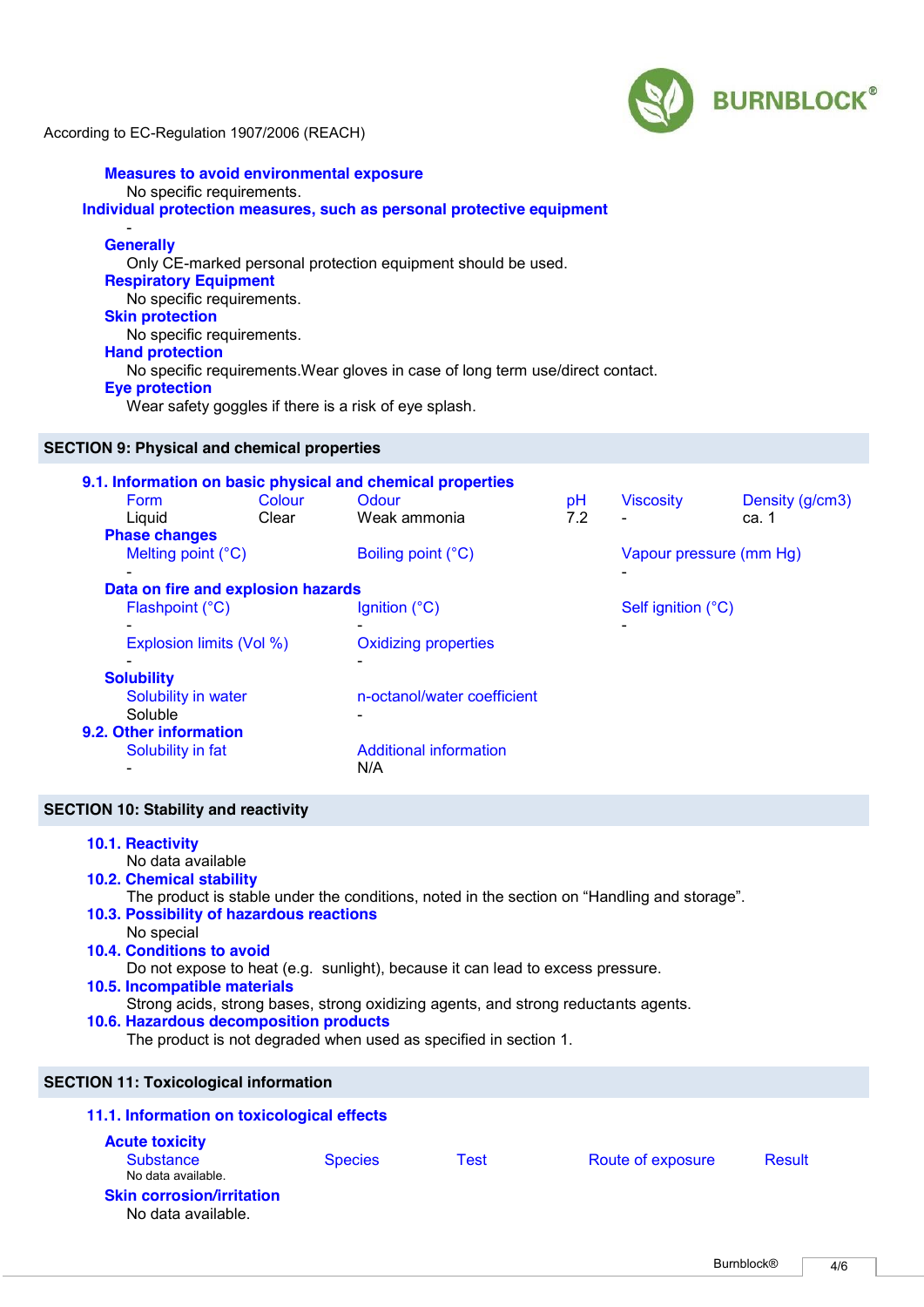

**Serious eye damage/irritation** No data available. **Respiratory or skin sensitisation** No data available. **Germ cell mutagenicity** No data available. **Carcinogenicity** No data available. **Reproductive toxicity** No data available. **STOT-single exposure** No data available. **STOT-repeated exposure** No data available. **Aspiration hazard** No data available. **Long term effects** No data available.

# **SECTION 12: Ecological information**

| 12.1. Toxicity                           |                                  |             |                      |               |  |  |  |
|------------------------------------------|----------------------------------|-------------|----------------------|---------------|--|--|--|
| <b>Substance</b>                         | <b>Species</b>                   | <b>Test</b> | <b>Test duration</b> | <b>Result</b> |  |  |  |
| No data available.                       |                                  |             |                      |               |  |  |  |
| 12.2. Persistence and degradability      |                                  |             |                      |               |  |  |  |
| <b>Substance</b>                         | <b>Biodegradability</b>          |             | <b>Test</b>          | <b>Result</b> |  |  |  |
| No data available.                       |                                  |             |                      |               |  |  |  |
| 12.3. Bioaccumulative potential          |                                  |             |                      |               |  |  |  |
| <b>Substance</b>                         | <b>Potential bioaccumulation</b> |             | LogPow               | <b>BFC</b>    |  |  |  |
| No data available.                       |                                  |             |                      |               |  |  |  |
| 12.4. Mobility in soil                   |                                  |             |                      |               |  |  |  |
| No data available                        |                                  |             |                      |               |  |  |  |
| 12.5. Results of PBT and vPvB assessment |                                  |             |                      |               |  |  |  |
| No data available                        |                                  |             |                      |               |  |  |  |
| 12.6. Other adverse effects              |                                  |             |                      |               |  |  |  |
| No data available                        |                                  |             |                      |               |  |  |  |
|                                          |                                  |             |                      |               |  |  |  |

# **SECTION 13: Disposal considerations**

### **13.1. Waste treatment methods**

The product is not covered by the regulations on dangerous waste.

**Waste**

-

EWC code

#### **Specific labelling**

#### - **Contaminated packing**

No specific requirements

# **SECTION 14: Transport information**

Not listed as dangerous goods under ADR and IDMG regulations.

| $14.1 - 14.4$<br><b>ADR/RID</b> |             | <b>14.1. UN</b><br>14.2. UN proper shipping<br>number<br>name |                             | 14.3. Transport hazard<br>class(es) |     | 14.4. Packing<br>group |        | <b>Notes</b>                    |
|---------------------------------|-------------|---------------------------------------------------------------|-----------------------------|-------------------------------------|-----|------------------------|--------|---------------------------------|
|                                 | <b>IMDG</b> | UN-no.                                                        | <b>Proper Shipping Name</b> | <b>Class</b>                        | PG* | <b>EmS</b>             | $MP**$ | <b>Hazardous</b><br>constituent |